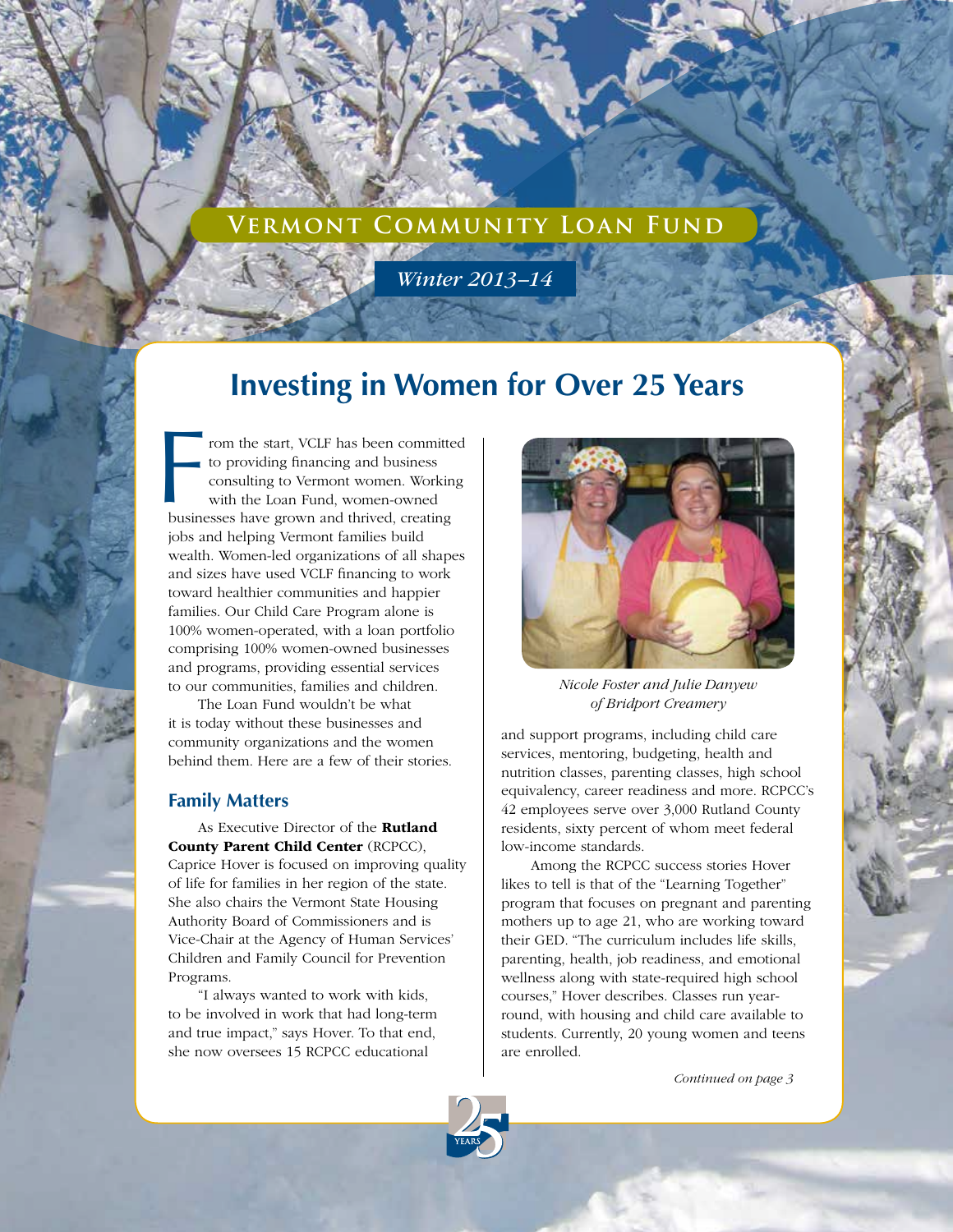# **From the Executive Director**

#### **BOARD OF DIRECTORS**

Nancy Brock, *Waterbury Center - Secretary* Louise Calderwood, *Craftsbury* Brian Dunkiel, *Burlington* Elizabeth Glenshaw, *Lyme, NH - President* Rick Isabelle, *Derby - Vice President* Kim Keiser, *Moretown* Michelle Ollie, *Hartford* Andrew Perchlik, *Plainfield* Jennifer Silpe, *Underhill* Stephanie Wernhoff, *Shelburne*

#### Volunteer Committee Members

Alec Barclay Megan Cicio Gisele Kloeckner Chuck Lief Kim Phalen Suzanne Roberts Barbara Saunders Nancy Wasserman

#### **STAFF**

Will Belongia, *Executive Director* Sam Buckley, *Director of Business Programs* Hope Campbell, *Director of Child Care Programs* Cindy Daniels, *Business Development Specialist, Project SUCCESS* Lynn Gosselin, *Administrative Manager* Paul Hill, Jr., *Director of Housing and Community Facilities Programs* Cindy Houston, *Microloan and Grant Portfolio Manager* Susan Hood, *Investment and Grant Coordinator* Jake Ide, *Director of Development* Maria Lamberti, *Loan Coordinator, Child Care Programs* Anne Loecher, *Marketing and Communications Manager* Linda Markin, *Director of Finance and Administration* Katherine Nelson, *Senior Accountant* Barbara Petrie, *Loan Coordinator, Housing and Community Facilities Programs* Dan Winslow, *Loan Coordinator, Business Programs*

#### Fall/Winter 2013 NoteWorthy

*Writing & Editing:* Anne Loecher *Design:* RavenMark, Inc. *Printed by:* Ecolor Printing



15 State Street, P.O. Box 827 Montpelier, Vermont 05601 **Phone:** (802)223-1448 **Fax:** (802)223-1455 **Web:** investinvermont.org

*Printed on 30% recycled stock manufactured with wind energy and using soy-based inks.*

#### Dear Friends,

VCLF has always been dedicated to providing equal access and opportunity to Vermont's underserved populations. And from the start, we've known that women face greater obstacles than men when it comes to financial, career and other advancement. We want to do something about it.

Not surprisingly, women have been at the heart of the VCLF story since the very beginning. Women played key roles in our founding. Our founding executive director was a woman. And VCLF has been there providing financing, consulting and education for women entrepreneurs and woman-led or women-focused organizations throughout our history.



*Will Belongia*

Today, women lead our Board of Directors, make up the majority of our Board and staff and have ownership or leadership roles in more than half the borrowers we lend to and support in any given year.

More and more, women are controlling the investment dollars finding their way to VCLF, as well as the philanthropy and charitable giving that make our work possible.

A recent client survey by the Vermont Women's Business Center revealed that conventional lenders met the capital needs of less than half the responders. Happily, though, more than half the responders reported that they'd received financing and other assistance from alternative sources like the Loan Fund.

In light of all this, we felt it was relevant and important to dedicate an issue of *NoteWorthy* to the women — borrowers, leaders, investors and

donors — who make the Vermont Community Loan Fund's work possible on every level. These are their stories. In this season of thanks and gratitude, we're grateful for all they've done, do today, and will do for the Loan Fund in 2014 and beyond.

Very truly yours,

Win Behi

Will Belongia



"Today, women lead our Board of Directors, make up the majority of our Board and staff and have ownership or leadership roles in more than half the borrowers we lend to and support in any given year."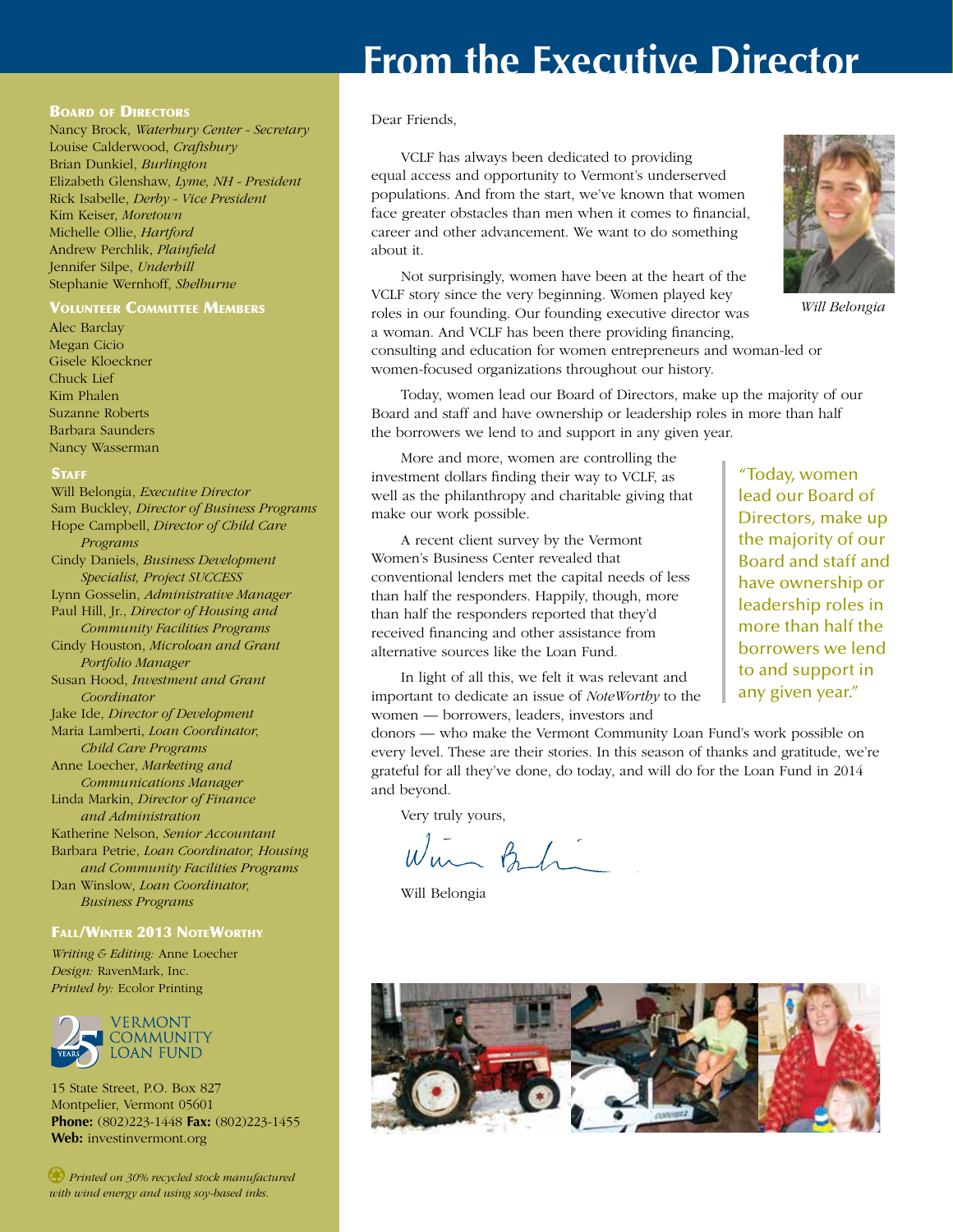### **Investing in Women for Over 25 Years**

*Continued from page 1*



*Recent graduates of the RCPCC "Learning Together" Program*

"We recently received new data on the progress of some of our programs showing decreased rates of subsequent teen pregnancies, and rising rates of high school completion," Hover says. She anticipates more such successes to come as she looks ahead to 2014, RCPCC's 30th anniversary year, which will find them consolidating many of their programs under the roof of their new agency home, financed in part by VCLF.

### **Child Care Advocate**

Judith Pransky was offered her first teaching job in a pleasant and relatively conflict-free Boston area school district. "But that wasn't what I wanted," she says. What she wanted was to work with children who lacked resources and opportunities. Pransky instead took a position teaching kids from the inner city projects, where she thrived — helping troubled kids to do the same. Within five months she was promoted to school principal.

Pransky's passion for serving underserved children next led her to Vermont's progressive Peacham School, where she taught reading to learning disabled teens, collaborated with Headstart programs, and developed



*Cherry Street Playcare, St. Johnsbury*

assessment tools for school readiness. "I've always been an activist," Pransky says. "An active one." She had a hand in developing the employee child care programs at Cabot Creamery and Ben and Jerry's, among others.

In 1985, Pransky opened Emerson Falls Playcare in St. Johnsbury providing care for 50 kids and their families, and later started a summer camp and afterschool program. She moved her business into Cherry Street Playcare in 2001, the building having received funding from VCLF.

In 2010, Pransky again turned to the Loan Fund to help fund a sizeable addition to Cherry Street, to address the community's growing need. Today, with 71 kids enrolled, 96% from low-income households, Cherry Street is a 4-STARS rated program with a 5th STAR (the highest possible rating) on the way. Her staff of ten is paid well above state average and her facility is state-of-the-art. She continues to be a tireless advocate for child care workers and quality care.

### **House Keeping**

Brenda Torpy maintains 2,600 households. As Executive Director of the **Champlain Housing Trust** (CHT), she and her staff see to it that affordable housing is managed, kept up and available to rent or purchase in Chittenden, Franklin and Grand Isle counties, in perpetuity. "We also provide homebuyer education, foreclosure prevention, low-interest loans, commercial real estate and special needs properties, cooperatives and mixed-use properties and historic preservation," Torpy adds… and then wonders if she's missed anything!

Torpy and CHT are combating homelessness and providing safe, affordable homes to thousands of Vermonters. "We're striving for permanent affordability on behalf of the communities we serve," she says.



*Residents at CHT housing*

Among CHT's highly successful programs, their homeownership program garnered a 2009 U.N. World Habitat Award and has been replicated at locations across the globe. The innovative program establishes a stock of homes (currently numbering 530) for sale as permanently affordable. Purchasing homes at a significantly belowmarket price, qualified buyers agree to resell at a lower profit margin (though home improvement costs can be fully recouped). The program has ushered scores of Vermonters into homeownership, who have then successfully gone on to purchase subsequent homes, leading to greater financial stability.

*Continued on page 6*

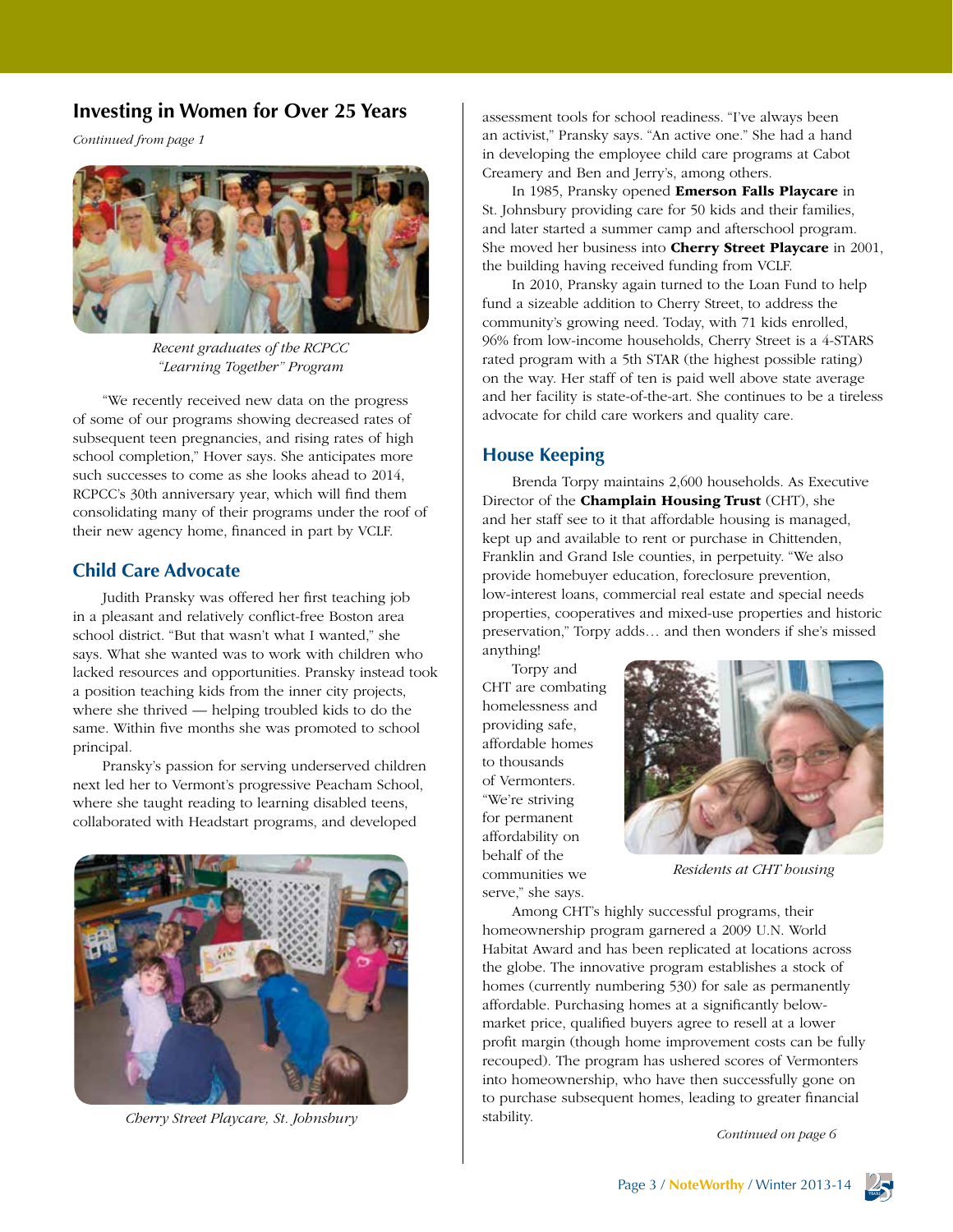# **The Loan Fund at Work**

## **March 1 — October 31, 2013**

## **Small Business Lending**

#### Anything Engraving, *Island Pond*

Custom engravers on granite, marble, wood and other materials, Anything Engraving originally leased their tools from another business. When an opportunity arose to purchase that equipment and go their own way, they came to VCLF for financing. This loan has preserved a job for one craftsman. *anythingengraving.com*

#### Catamount Glassware/ASI Associates, *Bennington*

Borrowers Irene and Alain Karyo own real estate holding company A.S.I. Associates and Catamount Glassware, manufacturer of custom cookware and glassware printer/screener. VCLF helped them refinance existing debt and pay for electrical and energy efficiency upgrades to the building occupied by Catamount. These loans have preserved 21 jobs and are anticipated to create two new positions. *catamountbarware.com*

#### Cedar Sawmill of Vermont, *Swanton*

Cedar Sawmill of Vermont buys cedar logs from local loggers and turns them into value-added lumber. With VCLF's help financing a new shaving mill, CSW increased revenues by adding a new product and revenue stream: selling shavings to farmers for bedding. *cedarsawmillofvt.com*

#### Fat Toad Farm, *Brookfield*

Fat Toad Farm, producers of gourmet goats' milk caramel dessert toppings, had turned to highinterest credit cards to finance their manufacturing during high production/ low revenue periods of the year. Their new VCLF loans, one involving the Carrot Project (*thecarrotproject.org*), will give them another option, saving thousands of dollars in interest costs. *fattoadfarm.com* 

#### Hudak Farm, *Swanton*

Hudak Farm has been growing and selling fruits and vegetables for nearly four decades at their 30+ acre farm and farm stand. A VCLF loan provided working capital for their growing farm stand operation, leading to the preservation of six jobs. *hudakfarm.com*

#### J & M Fields, Forests and Firewood, *Dorset*

John White became ill three years ago. Self-employed and without health insurance, he had no choice but to sell his log skidder to cover medical costs. Today, with help from VCLF, he has purchased a new one, and is back at work in the woods. *jmfieldsandforestryservices.webs.com*

#### Kelley View Farm, *Newport*

Kelley View Farm provides spreading, planting and harvesting services to dairy farmers. When they needed a new mower and manure tank, already facing high interest payments due another lender, they approached VCLF to help purchase the equipment and refinance the earlier loan. They've been able to preserve eight jobs, and create one new job. *kelleyviewfarm.com*

#### Mansfield Forest Products, *Charlotte*

Mansfield Forest Products sells lumber and maple sugaring equipment. When the company needed to pay off high interest rate credit card debt and accounts payable, VCLF was able to help them do so and improve the company's cash flow. *mansfieldforest.com*

#### Mike's Hobbies & Raceway, *Rutland*

Mike's Hobbies & Raceway had been financing their inventory via high-cost credit cards. VCLF provided Mike with a less expensive option by refinancing the existing debt and providing a loan for inventory, preserving one full-time and one part-time job. *mikeshobbies.com*

#### Outdoor Gear Exchange, *Burlington*

One of the city's largest retailers of sports and outdoor equipment, OGE has continued to thrive and grow since their first loan with VCLF in 2002. In 2011, OGE moved to a new space on the Church Street Marketplace, expanding their retail operations significantly. VCLF recently increased their line of credit to support continued growth. This loan resulted in the preservation of 81 jobs. *gearx.com*

#### Robbins Mountain Enterprise, *Bolton*

Robbins Mountain is a family-run maple sugaring operation with a 489 acre sugar bush in the northern Green Mountains. Looking to expand and offer a unique agricultural tourism experience, they came to VCLF to finance a new sugarhouse and treehouse accommodations within the sugar bush.

#### Vermont Bean Crafters, *Waitsfield*

Vermont Bean Crafters makes a variety of bean-based products that they sell at retail and wholesale, as well as offering catering services. Working with the Carrot Project (*thecarrotproject.org*), they received

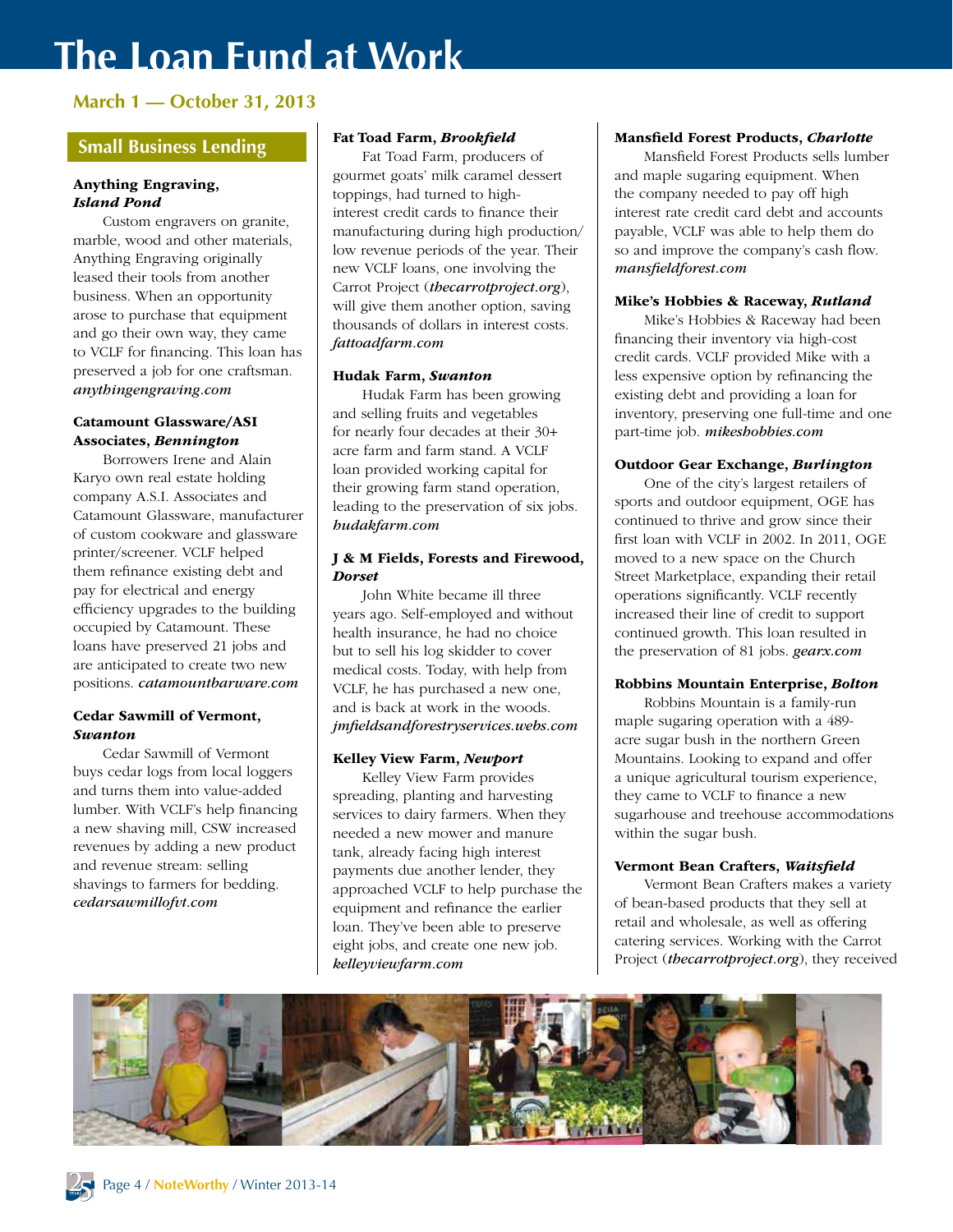# **The Loan Fund at Work**

financing to purchase beans and other ingredients, and to update their packaging. *vermontbeancrafters.com*

#### W. Masonry, *Westford*

W. Masonry, a commercial stone masonry company, came to VCLF in 2013 for help bridging payroll costs while working on large projects concurrently. Additional funding refinanced the company vehicle. W. Masonry provides competitive wage jobs for five Vermonters.

#### Webiomass, *Rutland*

Webiomass, manufacturer and servicer of energy efficient pellet boilers, came to VCLF to finance a purchase order for a complete purchase of a large BTU boiler. The loan helped preserve one full-time job. *webiomass.com*

#### William Austin Antiques, *Chester*

Since 1986, William Austin Antiques has sold country antiques, recently adding a seafood restaurant and ice cream parlor to increase revenues. Following Tropical Storm Irene, the business suffered losses of nearly \$200,000, and approached VCLF to help them get back on their feet. Five jobs have been retained, and one part-time job was created. *wmaustin.com*

### **Affordable Housing Lending**

#### Abe's Corner, *Burlington*

Abe's Corner is part of the North Street Revitalization Plan in Burlington's Old North End. The building under construction will include retail space and eight apartments, one of which is designated as an affordable rental residence through VCLF financing. The loan also resulted in the creation of eight construction jobs.

#### Hilltop Family Housing, *Burlington*

Serving Essex, Orleans and Caledonia Counties with affordable housing and homeownership, RuralEdge came to VCLF to help finance the Hilltop Family Housing project, a group of four St. Johnsbury properties being rehabilitated and redeveloped into 24 rental residences, affordable in perpetuity. *ruraledge.org*

#### Packard Lofts, *Burlington*

Hartland Group Community Developers approached VCLF to help fund their Packard Lofts project, providing 25 affordable homes for rental in downtown Burlington. The loan also led to the creation of 28 construction jobs. *hartlandgroup.biz*

#### Harbor Place, *Shelburne*

Chittenden County's homeless shelters have been forced to turn away more and more people in need of emergency housing. Champlain Housing Trust, which creates and preserves perpetually affordable housing in northwest Vermont, has found a solution. With VCLF financing, they purchased a former motel, which now provides 60 short-term, transitional homes. *champlainhousingtrust.org*

### **Child Care Lending**

#### ABC Early Education, *Castleton*

When ABC's owner Tearsa Brannock wanted to redesign her facility to better meet the needs of the children she serves, she came to VCLF for funding. The refitted space, which added a new kitchenette and bathroom, also enabled her to double her enrollment to 12 children and their families.

#### Kid Logic Learning, *South Burlington*

After working in child care for over 15 years, Crystal Thompson was ready to take the next step: opening her own facility to provide care for 68 children and their families. VCLF helped her finance start-up costs, including a fire alarm system, fencing and improvements to the space she leases.

#### Mother Hen's Daycare, *Orleans*

When Mother Hen's owner Shelly Riendeau wanted to make improvements to her home-based facility, she came to VCLF for

financing. The renovations have allowed her to increase her children/families served from three to five.

#### Turtles 'n Tots, *Johnson*

Turtles 'n Tots, the only licensed child care center in Johnson, has been a VCLF borrower since their opening in 2012. This year, owner Michelle Tallman came back to VCLF for another loan to help cover costs associated with expanding her program from 35 children/families served to 50. She'll also employ two more Vermonters, for a total of 10.

## **Community Facilities Lending**

#### Living Well Community Care Home, *Bristol*

Providers of exemplary residential care to Vermont seniors, Living Well Community Care Home came to VCLF when the opportunity to purchase their facility came up. Living Well currently provides residential care, senior care, meals and medication management for up to 30 seniors. The loan also led to the preservation of 17 jobs. *livingwellcarehome.org*

#### **Total Lending**

**March 1 — October 31, 2013**

**Small Business Lending:** 21 loans \$1,672,782

**Affordable Housing Lending:** 4 loans \$2,670,000

**Child Care Lending:** 5 loans \$133,500

**Community Facilities Lending:** 1 loan \$550,000

**TOTAL LOANS** 31 loans \$5,026,282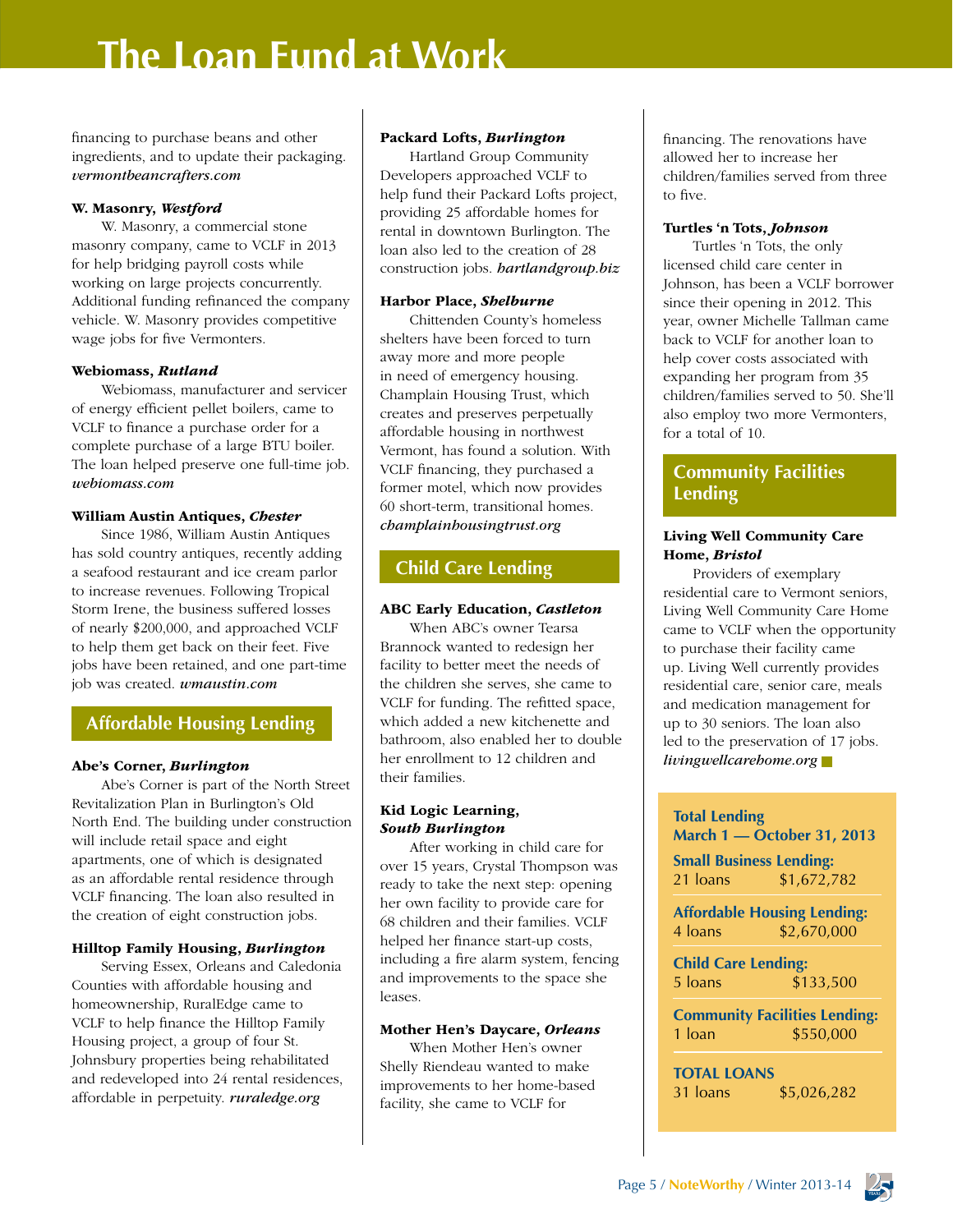# **Staff News & Notes**

Katherine Nelson joined the Loan Fund in June as Senior Accountant. Nelson grew up in Plainfield, Vermont, spent 15 years in Boston's high tech software industry and earned her MBA. Now back in Plainfield, Katherine lives with her boyfriend and four dogs, teaches yoga and cooks amazing vegan dishes.



We bid a fond farewell to

former Senior Accountant **Ryan Humke**, whose family has picked up roots to embark on a two-year (at least!) adventure in China. We wish them safe, happy, interesting travels!

Louise Calderwood rejoined the VCLF Board in April. Louise brings years of experience and expertise in policy development, education in agricultural production, food policy and renewable energy and more.

### **Investing in Women for Over 25 Years**

#### *Continued from page 3*

Over the years, the Loan Fund has collaborated many times with CHT, providing funds to rehab and develop additional affordable housing throughout northwestern Vermont. Collaborations have included large apartment buildings and 'scattered sites,' in which several homes and apartments comprise a larger project. "VCLF has helped us acquire properties and rehab buildings. They've always been there for us, making a tremendous difference," Torpy says. Harbor Place, the latest CHT/VCLF collaboration, is now underway, planned as 60 short-term residences for persons transitioning out of homelessness. Learn more about CHT at *champlainhousingtrust.org*.

#### **Say Cheese!**

What are the ingredients for a top quality cheese operation? Impossibly fresh milk, a great herd of cows, a

pasteurizing cheese vat and a level of perfectionism that insists on nothing but the best. Ask Bridport **Creamery** business partners and cheese producers Nicole Foster and Julie



*Bridport Creamery's delectable farmstead cheese*

We said goodbye to board members **Christine Zachai** and Alec Barclay. Alec will continue on as Chair of the Housing and Community Facilities Committee. We are so grateful for their service to VCLF, and wish Christine and Alec all the best!

#### **Stay Connected**

We've completed our new Strategic Plan, our goals and guide for the coming years. Take a look at: *investinvermont.org/about/vclf-publications-and-reports.*

We've also rolled out FUNDSCAPE, an interactive map of all our loans, grants and other achievements. See what VCLF has done in your town at: *investinvermont.org/ about/map.*

And, we're launching a new, quarterly e-newsletter, *Points of Interest*, to keep you up to date between printed issues of *NoteWorthy*. Sign up to receive it today: *investinvermont.org.*

"I'm a dairy kid," says Foster. Her father still runs the family's Iroquois Acres dairy farm in Bridport, and her husband is one of the well-known Foster brothers of Foster Brothers Dairy Farm in Middlebury. Danyew is a native Virginian who came north to UVM, fell in love with the Green Mountains — and subsequently, with great cheese.

The two met when Danyew taught Foster's daughter as a preschooler. Discovering their common interest cheese — they contacted the Carrot Project, an alternative funding finder for agricultural enterprises in New England, which in turn, directed them to VCLF. Bridport's operations, alongside Iroquois Farms and its approximately 350 cows, produces farmstead cheese curds and flavored wheels, and next spring, plans are in place to introduce a goat's milk cheese, as well. For more information on Bridport Creamery and the Carrot Project, visit: *thecarrotproject.org/about\_us*

"The Loan Fund wouldn't be what it is today without these businesses and community organizations and the women behind them."



Danyew. *Bridport Creamery's* and *Rachel Lee Cummings of Rachel Lee Cummings of Armistead Caregiver Services*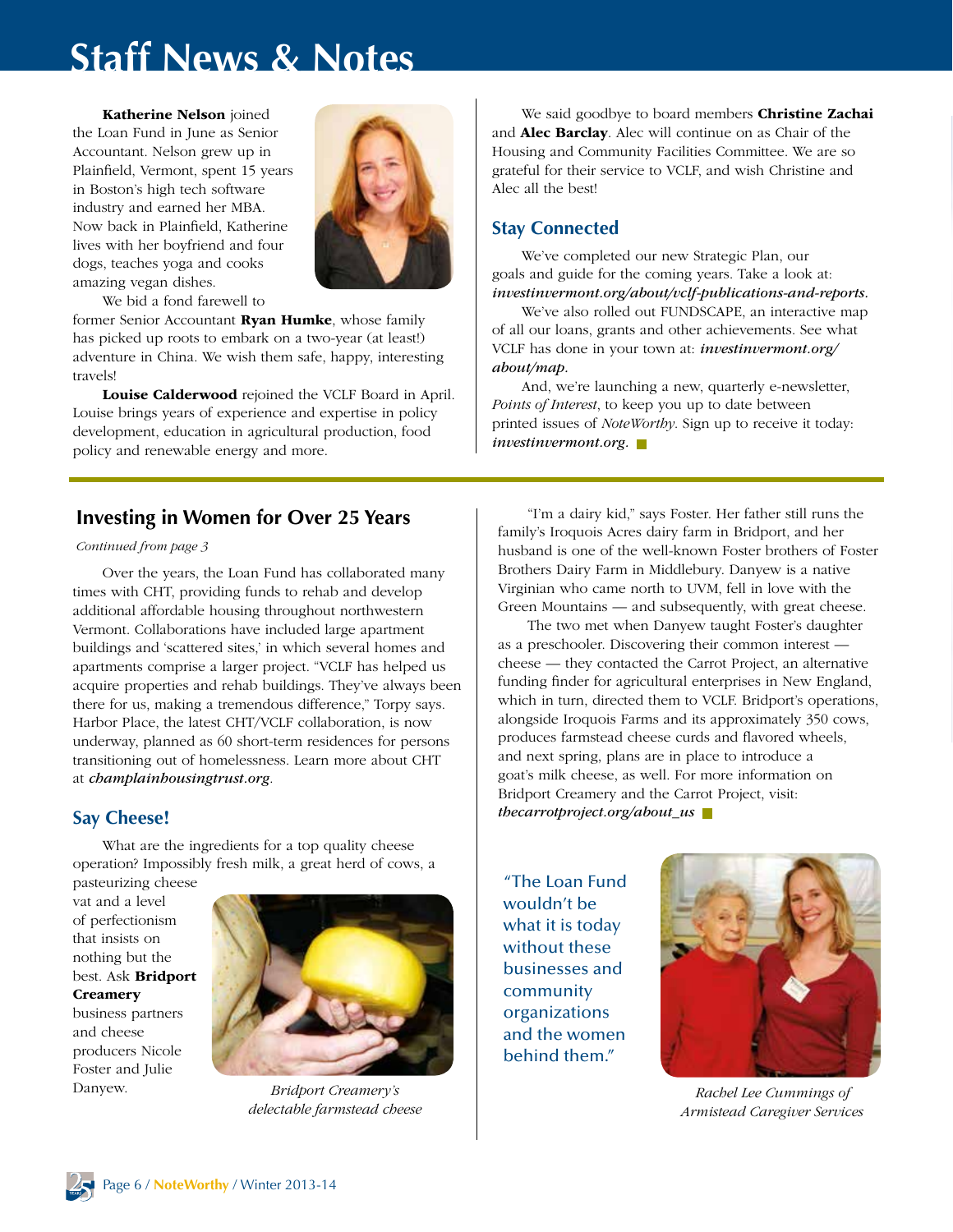# **Invest in VCLF – Invest in Vermont**

In every corner of our state, VCLF investors streng<br>their neighbors, ensure that single adults, seniors<br>provide critical community services, preserve our<br>healthy beginnings for Vermont's youngest citizens. n every corner of our state, VCLF investors strengthen Vermont. They create and preserve jobs for themselves and their neighbors, ensure that single adults, seniors and families have homes that are both safe and affordable, provide critical community services, preserve our working landscape, and provide quality child care, creating

It's easy to help. VCLF offers a variety of investment options to accommodate your social and financial goals.

| <b>Social Investment Term Account</b> |  |                                                            |  |                       | <b>Social Investment Cash Account</b>         |
|---------------------------------------|--|------------------------------------------------------------|--|-----------------------|-----------------------------------------------|
| 1-2 Years<br>$0.85\%$                 |  | 3-4 Years 5-6 Years 7-9 Years<br>$1.25\%$ $2.25\%$ $2.5\%$ |  | $10+Years$<br>$3.0\%$ | No term, Withdrawals on Demand<br>$0 - 0.5\%$ |
|                                       |  |                                                            |  |                       |                                               |

#### **[investinvermont.org](www.investinvermont.org)**

## **Join the Legacy Investors Circle!**

 he Loan Fund offers three opportunities for you to plan for a gift that will support our work forever: Legacy Investments. 100% of your Legacy Investment will support our Permanent The Loan Fund offers three opportunities for the dependence of to plan for a gift that will support our work forever: **Legacy Investments**. 100% of your Legacy Investment will support our Permane Capital Fund, which will b capital in perpetuity. Your gift will be the foundation on which VCLF is able to both make more loans and raise additional capital. How you can help:

- 1. Make a bequest. Consider including a gift to VCLF in your will.
- 2. Bequest your investment. If you're already an investor in the Loan Fund, you can bequest your investment to VCLF. Your investment will continue functioning normally, and you'll be able to continue choosing your rates and terms over time. At the end

of your life, your investment will become permanent loan capital and continue working to transform Vermonters' lives forever.

3. Make a Charitable Gift Annuity. In exchange for your gift, you and/or your designee will receive interest payments for life, while the capital you've provided to the Loan Fund is loaned out to create opportunities throughout Vermont. At the end of your life, your CGA will become a part of our Permanent Capital Fund, to be loaned and re-loaned in perpetuity. A CGA allows you to make an immediate gift to the Loan Fund with permanent effects.

For more information about Legacy Investing, please contact Jake Ide, Director of Development, at (802) 223-4423 or [jake@vclf.org](mailto:jake%40vclf.org?subject=Legacy%20Investment%20).